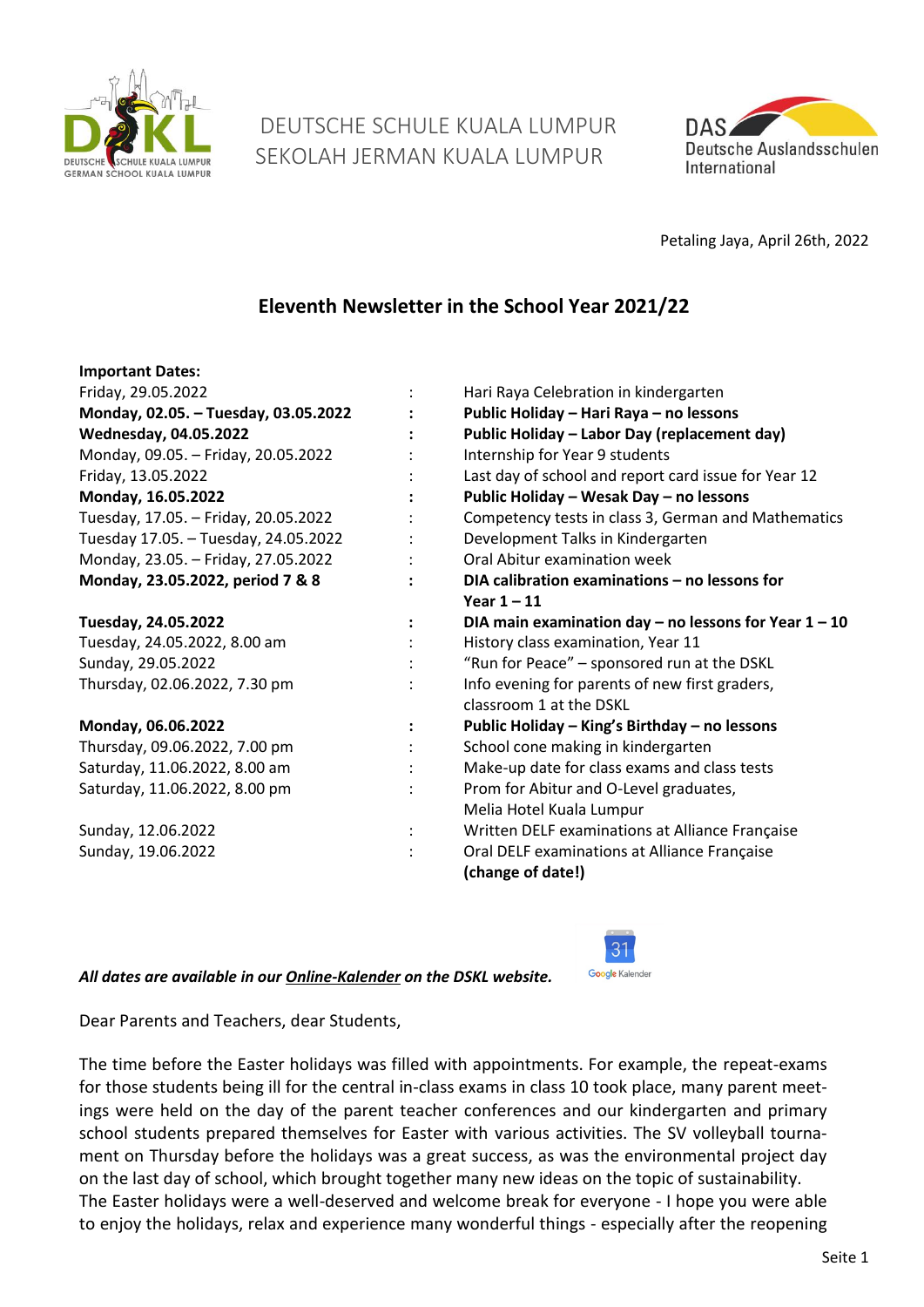of the borders, travelling to other countries became easier again and surely some families were able to welcome friends and relatives from abroad here in Malaysia after a long time.

\_\_\_\_\_\_\_\_\_\_\_\_\_\_\_\_\_\_\_\_\_\_\_\_\_\_\_\_\_\_\_\_\_\_\_\_\_\_\_\_\_\_\_\_\_\_\_\_\_\_\_\_\_\_\_\_\_\_\_\_\_\_\_\_\_\_\_\_\_\_\_\_\_\_\_\_\_\_\_\_\_\_\_\_\_\_\_\_\_\_

The adjustments to the SOPs also have an impact on our school operations. Since people who are considered close contacts without symptoms no longer have to go into quarantine, the hybrid classes that we had offered for our students who were in isolation will probably only be necessary in a few exceptional cases in the future. We would like to point out once again that in the regular case of illness, no online participation of students in lessons is planned, as this is still very timeconsuming from an organisational point of view, clearly delays the course of lessons and the students who have reported sick should of course first and foremost recover at home. We ask for your understanding in this matter.

We have started the last weeks of the school year with new energy. In the past few days, the presentations of our eleventh graders took place. There were many interesting presentations by our students and for the first time in two years the presentations could take place in front of an audience. The twelfth graders are now rapidly approaching their last day of school and the remaining oral exams at the end of May. I wish them all good perseverance in this last phase of their schooling and much success in preparing for their final exams.

As always, you can find many pictures and reports about the events of the past weeks on the DSKL website and on Facebook. Below are some announcements for the next school weeks and further information.

# DELF - Exams at the Alliance Française

In June, the DELF exams (French language exams) will take place at the Alliance Française again this year. The exams are suitable for our students in grades 7 - 12. If you are interested, please register your children directly with the Alliance Française at this [link.](https://www.alliancefrancaise.org.my/diplomas/delf-dalf/) Please note the registration deadline is May 14<sup>th</sup>, 2022, the two exam dates are May 12<sup>th</sup> and May 19<sup>th</sup>, 2022. If you have any questions regarding your child's language exam level (A1 - C1) or any other questions, please contact your child's French teacher at [menne@dskl.edu.my,](mailto:menne@dskl.edu.my) [wahl@dskl.edu.my,](mailto:wahl@dskl.edu.my) [zander@dskl.edu.my](mailto:zander@dskl.edu.my) or [foessmeier@dskl.edu.my.](mailto:foessmeier@dskl.edu.my)

# Art competition 2022 – final call

We would like to remind you once again about this year's art competition. Students in grades  $1 - 6$ are encouraged to design the cover for next school year's homework book. For the upper grades, the contest is to design the cover for our yearbook. Artwork can be submitted as a scan or photo to Mrs. Ebbers at [projects@dskl.edu.my](mailto:projects@dskl.edu.my) by April 29<sup>th</sup>, 2022 (extended deadline!). Please hand in the originals to Mr. Beer. We hope you have fun implementing your ideas and are looking forward to your suggestions!

#### "Run for Peace" - sponsored run at the DSKL

On Sunday, May 29<sup>th</sup>, 2022, the student council (SV) together with the sports department is planning a sponsored run "Run for Peace" from 8:00 am to 2:00 pm to collect donations for people in need. We will inform you about the exact schedule in a separate letter to parents shortly.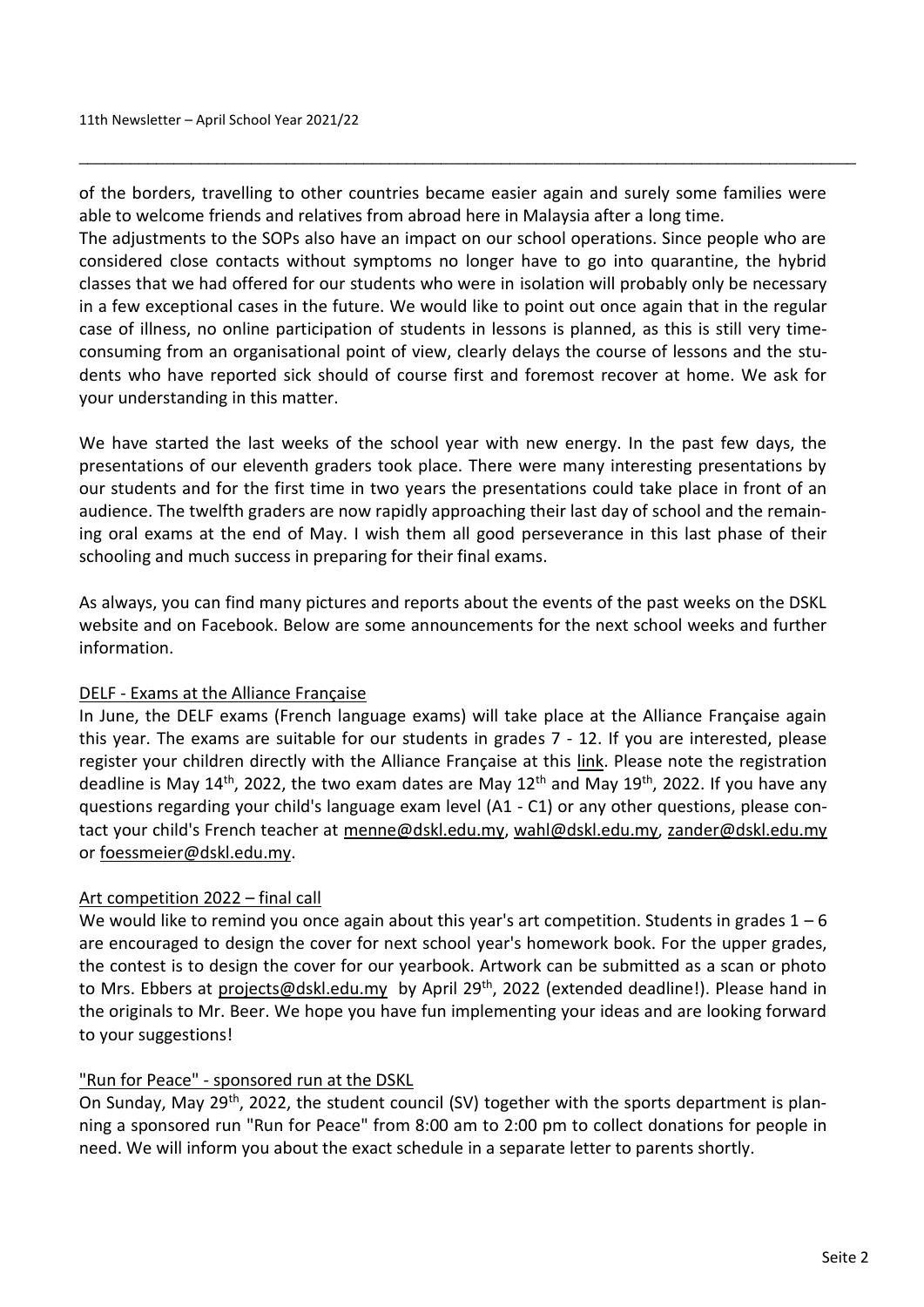#### Bake sale of class 11

The popular bake sale of class 11 has started again. The proceeds will be used to finance the Abiball 2023! The baked goods are sold for about 3 - 5 MYR every Monday during the 1st and 2nd break in the schoolyard. The students of class 11 are looking forward to your support, so that also next year an unforgettable Abiball can take place. Thank you very much.

\_\_\_\_\_\_\_\_\_\_\_\_\_\_\_\_\_\_\_\_\_\_\_\_\_\_\_\_\_\_\_\_\_\_\_\_\_\_\_\_\_\_\_\_\_\_\_\_\_\_\_\_\_\_\_\_\_\_\_\_\_\_\_\_\_\_\_\_\_\_\_\_\_\_\_\_\_\_\_\_\_\_\_\_\_\_\_\_\_\_

#### Social project - appeal for donations

The students of class 11 would like to collect donations in kind as well as financial donations for various orphanages as part of a new social project. Therefore we ask for the support of our school community. The orphanages are in particular need of financial support, for example to rebuild a burned down kitchen or to carry out other urgently needed repairs.

Washed children's clothing in all sizes, sorted out intact toys and long-lasting foodstuffs are also gladly accepted.

You can drop off donations in the box at the front desk. The students will take care of the further distribution of the donations to the orphanages. Agathians Shelter has additionally compiled the following list of urgently needed items:

| <b>Household Items</b>   | Quantity | <b>Household Items</b>           | Quantity |
|--------------------------|----------|----------------------------------|----------|
| Floor cleaner            | 3 btl    | Dustbin and broom sets           | 10 units |
| <b>Broom</b>             | 5 pcs    | Toilet brush with base           | 10 units |
| Dish wash liquid         | 3 btl    | Hand wash                        | 5 btl    |
| Dustpan                  | 5 pcs    | Document tray                    | 10 units |
| Floor cleaner Liquid     | 5 btl    | Air freshener spray wamm mounted | 15 units |
| Indoor wastebin with lid | 10 units | 5 gang extension wire plug cord  | 15 units |
| Flat mop                 | 5 units  |                                  |          |

The students already thank you in advance for your commitment and for your support in carrying out this project.

#### Covid-19 vaccination certificates

To complete our records, we would like to ask that you send us a copy or screenshot of the digital vaccination certificate from the MySejahtera app after your child's second Covid vaccination as well as after a booster vaccination. We would also like to point out that the vaccination is not mandatory for school attendance.

#### Cancellation of class trips

We regret to inform you that multi-day class trips will not be able to take place this school year. Despite further relaxations, there have not yet been any changes to the SOPs for schools so far. Furthermore, it is not foreseeable if and when there might be changes in this regard. Since we would also need some time to organize things, we have therefore decided to cancel the class trips this school year. This news is certainly a disappointment for many children. We ask for your understanding. As a small substitute, it is planned to do day trips for each class with the students and class teachers. The exact arrangements for this will be made within the class and with the respective class teacher. The unused money for the class trips will be refunded to the families in July.